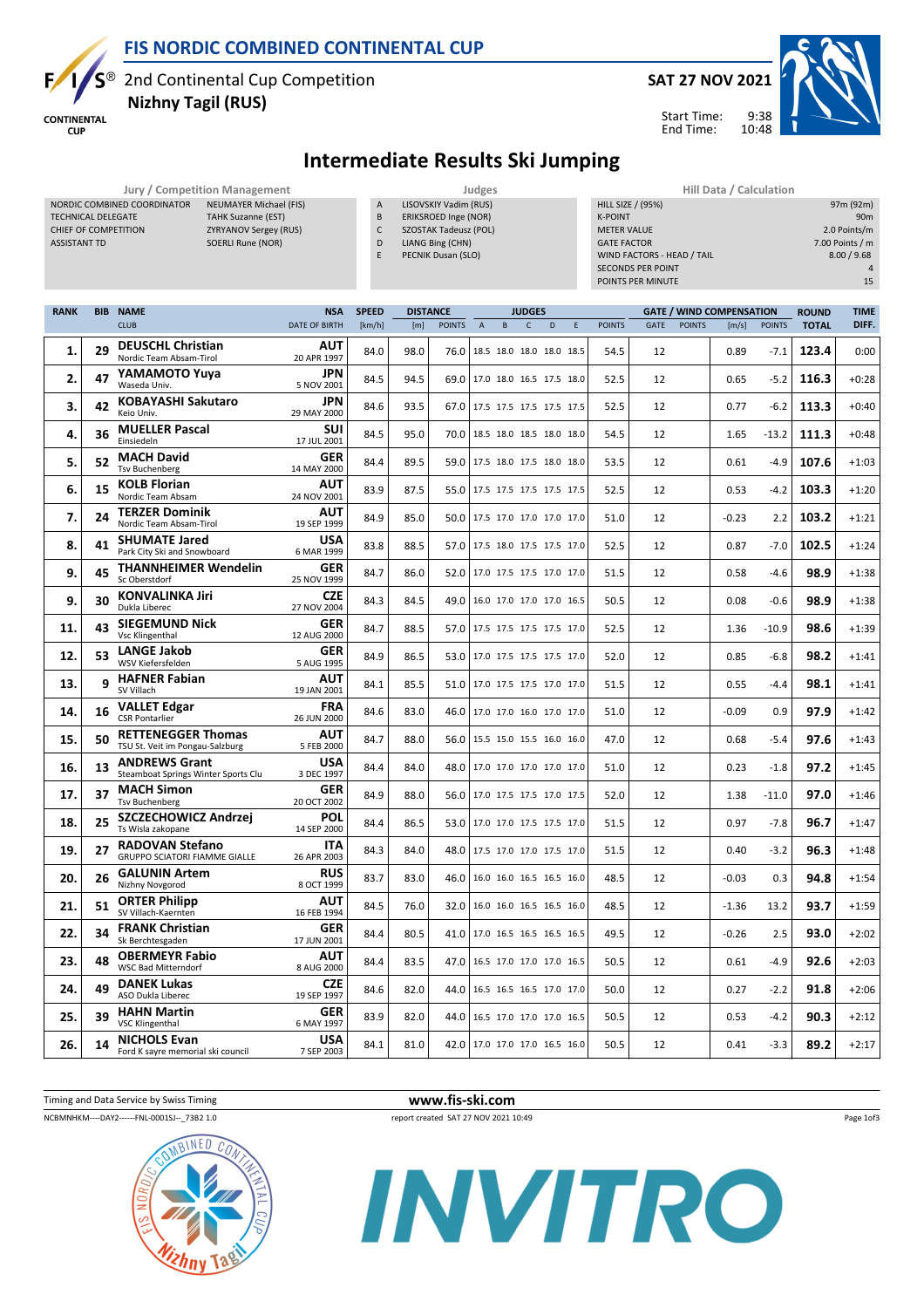



2nd Continental Cup Competition Nizhny Tagil (RUS)

**CONTINENTAL CUP** 



Start Time: End Time:

9:38 10:48



## Intermediate Results Ski Jumping

| <b>CLUB</b><br>DATE OF BIRTH<br>$\mathsf{C}$<br><b>POINTS</b><br><b>POINTS</b><br>[km/h]<br><b>POINTS</b><br>E<br><b>POINTS</b><br><b>GATE</b><br>[m/s]<br>[m]<br>$\overline{A}$<br>B.<br>$\mathsf{D}$<br><b>CHN</b><br>2 LI Qiran<br>27.<br>80.5<br>14.0 12.0 14.5 14.5 14.5<br>43.0<br>4.8<br>84.3<br>41.0<br>12<br>$-0.50$<br>25 OCT 2004<br><b>TYRODE Mael</b><br><b>FRA</b><br>40<br>28.<br>84.3<br>81.5<br>12<br>0.69<br>$-5.5$<br>43.0 17.0 16.5 17.0 17.0 17.0<br>51.0<br>S.C les fourgs<br>31 JUL 2000<br><b>MARIOTTI Domenico</b><br><b>ITA</b><br>23<br>28.<br>84.0<br>81.0<br>49.0<br>12<br>0.31<br>$-2.5$<br>42.0<br>16.5 16.0 16.5 16.0 16.5<br>C.S. ESERCITO<br>9 OCT 2001<br><b>RUS</b><br><b>MILANIN Aleksandr</b><br>30.<br>8<br>84.4<br>83.5<br>47.0<br>17.0 16.5 17.5 16.0 17.0<br>50.5<br>12<br>1.18<br>$-9.4$<br>Moscow UOR2<br>17 MAR 2000<br><b>BARKOV Viacheslav</b><br><b>RUS</b><br>31.<br>46<br>83.8<br>80.0<br>50.0<br>12<br>$-2.9$<br>40.0 17.0 17.0 16.5 16.5 16.5<br>0.36<br>SDUSHOR UOR 2 MOSCOW<br>28 FEB 1992<br><b>VINOGRADOVS Markuss</b><br>LAT<br>$\overline{\mathbf{z}}$<br>32.<br>80.0<br>16.0 16.0 16.0 16.5 16.5<br>48.5<br>12<br>0.28<br>$-2.2$<br>84.3<br>40.0<br>Lidojosais Slepotajs<br>27 MAY 2002<br><b>AUT</b><br><b>RAINER Marc Luis</b><br>33.<br>33<br>83.0<br>46.0   17.0 16.5 17.0 17.0 17.0<br>$-10.9$<br>84.5<br>51.0<br>12<br>1.36<br>SK Saalfelden-Salzburg<br>22 SEP 1999<br><b>HUETTEL Simon</b><br><b>GER</b><br>35<br>34.<br>85.1<br>78.5<br>48.0<br>$-1.9$<br>37.0<br>16.0 16.0 16.0 16.0 16.0<br>12<br>0.24<br>Wsv 1922 Weissenstadt<br>4 AUG 1999<br><b>GILBERTSON Gunnar</b><br><b>USA</b><br>6<br>35.<br>79.0<br>16.0 15.5 16.5 16.0 16.0<br>$-3.0$<br>83.4<br>38.0<br>48.0<br>12<br>0.37<br>Steamboat Springs Winter Sports Clu<br>19 JAN 2003<br><b>RAKPAROV Chingiz</b><br><b>KAZ</b><br>$\overline{\mathbf{a}}$<br>36.<br>83.9<br>79.0<br>12<br>0.23<br>$-1.8$<br>38.0<br>16.0 15.5 15.0 15.0 15.5<br>46.0<br>5 JUL 1995<br><b>CHN</b><br><b>ZHAO Jiawen</b><br>37.<br>32<br>77.5<br>46.5<br>$-0.03$<br>0.3<br>84.5<br>35.0<br>15.0 15.0 16.0 16.0 15.5<br>12<br>16 JAN 2001<br><b>MICHAUD Tom</b><br><b>FRA</b><br>37.<br>10<br>$-1.7$<br>83.7<br>77.5<br>16.0 16.5 16.5 16.0 16.0<br>48.5<br>12<br>35.0<br>0.21<br>Union Sportive lamoura<br>11 NOV 2001<br><b>ZHAO Zihe</b><br><b>CHN</b><br>39.<br>21<br>83.9<br>79.5<br>45.5<br>12<br>0.53<br>$-4.2$<br>39.0<br>15.0 15.0 15.0 16.0 15.5<br>29 JUL 2000<br><b>USA</b><br><b>SCHUMANN Stephen</b><br>40.<br>44<br>77.5<br>47.5<br>12<br>0.30<br>$-2.4$<br>84.7<br>35.0<br>15.5 16.0 15.0 16.0 16.0<br>Park City Ski and Snowboard<br>14 MAR 2000<br><b>RUS</b><br><b>MASTIEV Samir</b><br>38<br>41.<br>83.9<br>79.5<br>16.0 16.0 15.5 16.5 16.0<br>48.0<br>12<br>0.98<br>$-7.8$<br>39.0<br>Ekaterinburg Dinamo<br>13 JAN 1993<br><b>FRANTZ Tate</b><br>USA<br>12<br>41.<br>84.0<br>81.0<br>12<br>$-12.3$<br>42.0<br>16.5 16.5 16.5 16.5 16.5<br>49.5<br>1.54<br>New York ski ed foundation<br>28 MAR 2005<br><b>GASIENICA-CIAPTAK Maciej</b><br><b>POL</b><br>43.<br>17<br>76.0<br>12<br>0.94<br>$-7.5$<br>83.8<br>32.0<br>16.0 16.0 16.0 16.5 16.0<br>48.0<br>30 JAN 2002<br>AZS Zakopane<br><b>FRA</b><br><b>GOUY Nils</b><br>19<br>44.<br>15.0 14.0 15.0 15.5 15.0<br>3.4<br>83.6<br>71.0<br>22.0<br>45.0<br>12<br>$-0.35$<br>10 JUL 2001<br>Autrans<br><b>AMANKELDIULY Magzhan</b><br><b>KAZ</b><br>45.<br>22<br>83.9<br>73.0<br>47.5<br>$-5.3$<br>26.0<br>16.0 15.5 16.0 15.5 16.0<br>12<br>0.66<br>26 SEP 2003<br><b>CHN</b><br><b>WANG Bingrong</b><br>4<br>46.<br>72.0<br>16.0 15.5 15.5 15.5 16.0<br>12<br>83.6<br>24.0<br>47.0<br>0.43<br>$-3.4$<br>4 OCT 1995<br><b>SKUPIEN Adam</b><br><b>POL</b><br>47.<br>20<br>83.3<br>70.0<br>12<br>0.04<br>$-0.3$<br>20.0<br>47.0<br>15.0 15.5 16.5 16.0 15.5<br>Lks Poroniec poronin<br>31 MAR 2002<br><b>CHN</b><br><b>FAN Haibin</b><br>48.<br>1<br>71.0<br>45.5<br>12<br>0.47<br>$-3.8$<br>84.4<br>22.0<br>15.0 14.5 15.5 15.5 15.0<br>6 JAN 2005<br><b>SIMEK Jan</b><br><b>CZE</b><br>49.<br>31<br>70.0<br>84.6<br>16.0 15.5 15.5 15.5 15.5<br>46.5<br>12<br>0.95<br>$-7.6$<br>20.0<br>Dukla Liberec<br>1 JUL 2003 | <b>TIME</b> | <b>ROUND</b> | <b>GATE / WIND COMPENSATION</b> |  |  | <b>JUDGES</b> |  |  |  |  | <b>DISTANCE</b> |  | <b>NSA</b> | <b>BIB NAME</b> | <b>RANK</b>      |  |
|------------------------------------------------------------------------------------------------------------------------------------------------------------------------------------------------------------------------------------------------------------------------------------------------------------------------------------------------------------------------------------------------------------------------------------------------------------------------------------------------------------------------------------------------------------------------------------------------------------------------------------------------------------------------------------------------------------------------------------------------------------------------------------------------------------------------------------------------------------------------------------------------------------------------------------------------------------------------------------------------------------------------------------------------------------------------------------------------------------------------------------------------------------------------------------------------------------------------------------------------------------------------------------------------------------------------------------------------------------------------------------------------------------------------------------------------------------------------------------------------------------------------------------------------------------------------------------------------------------------------------------------------------------------------------------------------------------------------------------------------------------------------------------------------------------------------------------------------------------------------------------------------------------------------------------------------------------------------------------------------------------------------------------------------------------------------------------------------------------------------------------------------------------------------------------------------------------------------------------------------------------------------------------------------------------------------------------------------------------------------------------------------------------------------------------------------------------------------------------------------------------------------------------------------------------------------------------------------------------------------------------------------------------------------------------------------------------------------------------------------------------------------------------------------------------------------------------------------------------------------------------------------------------------------------------------------------------------------------------------------------------------------------------------------------------------------------------------------------------------------------------------------------------------------------------------------------------------------------------------------------------------------------------------------------------------------------------------------------------------------------------------------------------------------------------------------------------------------------------------------------------------------------------------------------------------------------------------------------------------------------------------------------------------------------------------------------------------------------------------------------------------------------------------------------------------------------------------------------------------------------------------------------------------------------------------------------------------------------------------------------------------------------------------------------------------------------------------------------------------------------------------------------------------------------------------------------|-------------|--------------|---------------------------------|--|--|---------------|--|--|--|--|-----------------|--|------------|-----------------|------------------|--|
|                                                                                                                                                                                                                                                                                                                                                                                                                                                                                                                                                                                                                                                                                                                                                                                                                                                                                                                                                                                                                                                                                                                                                                                                                                                                                                                                                                                                                                                                                                                                                                                                                                                                                                                                                                                                                                                                                                                                                                                                                                                                                                                                                                                                                                                                                                                                                                                                                                                                                                                                                                                                                                                                                                                                                                                                                                                                                                                                                                                                                                                                                                                                                                                                                                                                                                                                                                                                                                                                                                                                                                                                                                                                                                                                                                                                                                                                                                                                                                                                                                                                                                                                                                                                      | DIFF.       | <b>TOTAL</b> |                                 |  |  |               |  |  |  |  |                 |  |            |                 |                  |  |
|                                                                                                                                                                                                                                                                                                                                                                                                                                                                                                                                                                                                                                                                                                                                                                                                                                                                                                                                                                                                                                                                                                                                                                                                                                                                                                                                                                                                                                                                                                                                                                                                                                                                                                                                                                                                                                                                                                                                                                                                                                                                                                                                                                                                                                                                                                                                                                                                                                                                                                                                                                                                                                                                                                                                                                                                                                                                                                                                                                                                                                                                                                                                                                                                                                                                                                                                                                                                                                                                                                                                                                                                                                                                                                                                                                                                                                                                                                                                                                                                                                                                                                                                                                                                      | $+2:18$     | 88.8         |                                 |  |  |               |  |  |  |  |                 |  |            |                 |                  |  |
|                                                                                                                                                                                                                                                                                                                                                                                                                                                                                                                                                                                                                                                                                                                                                                                                                                                                                                                                                                                                                                                                                                                                                                                                                                                                                                                                                                                                                                                                                                                                                                                                                                                                                                                                                                                                                                                                                                                                                                                                                                                                                                                                                                                                                                                                                                                                                                                                                                                                                                                                                                                                                                                                                                                                                                                                                                                                                                                                                                                                                                                                                                                                                                                                                                                                                                                                                                                                                                                                                                                                                                                                                                                                                                                                                                                                                                                                                                                                                                                                                                                                                                                                                                                                      | $+2:20$     | 88.5         |                                 |  |  |               |  |  |  |  |                 |  |            |                 |                  |  |
|                                                                                                                                                                                                                                                                                                                                                                                                                                                                                                                                                                                                                                                                                                                                                                                                                                                                                                                                                                                                                                                                                                                                                                                                                                                                                                                                                                                                                                                                                                                                                                                                                                                                                                                                                                                                                                                                                                                                                                                                                                                                                                                                                                                                                                                                                                                                                                                                                                                                                                                                                                                                                                                                                                                                                                                                                                                                                                                                                                                                                                                                                                                                                                                                                                                                                                                                                                                                                                                                                                                                                                                                                                                                                                                                                                                                                                                                                                                                                                                                                                                                                                                                                                                                      | $+2:20$     | 88.5         |                                 |  |  |               |  |  |  |  |                 |  |            |                 |                  |  |
|                                                                                                                                                                                                                                                                                                                                                                                                                                                                                                                                                                                                                                                                                                                                                                                                                                                                                                                                                                                                                                                                                                                                                                                                                                                                                                                                                                                                                                                                                                                                                                                                                                                                                                                                                                                                                                                                                                                                                                                                                                                                                                                                                                                                                                                                                                                                                                                                                                                                                                                                                                                                                                                                                                                                                                                                                                                                                                                                                                                                                                                                                                                                                                                                                                                                                                                                                                                                                                                                                                                                                                                                                                                                                                                                                                                                                                                                                                                                                                                                                                                                                                                                                                                                      | $+2:21$     | 88.1         |                                 |  |  |               |  |  |  |  |                 |  |            |                 |                  |  |
|                                                                                                                                                                                                                                                                                                                                                                                                                                                                                                                                                                                                                                                                                                                                                                                                                                                                                                                                                                                                                                                                                                                                                                                                                                                                                                                                                                                                                                                                                                                                                                                                                                                                                                                                                                                                                                                                                                                                                                                                                                                                                                                                                                                                                                                                                                                                                                                                                                                                                                                                                                                                                                                                                                                                                                                                                                                                                                                                                                                                                                                                                                                                                                                                                                                                                                                                                                                                                                                                                                                                                                                                                                                                                                                                                                                                                                                                                                                                                                                                                                                                                                                                                                                                      | $+2:25$     | 87.1         |                                 |  |  |               |  |  |  |  |                 |  |            |                 |                  |  |
|                                                                                                                                                                                                                                                                                                                                                                                                                                                                                                                                                                                                                                                                                                                                                                                                                                                                                                                                                                                                                                                                                                                                                                                                                                                                                                                                                                                                                                                                                                                                                                                                                                                                                                                                                                                                                                                                                                                                                                                                                                                                                                                                                                                                                                                                                                                                                                                                                                                                                                                                                                                                                                                                                                                                                                                                                                                                                                                                                                                                                                                                                                                                                                                                                                                                                                                                                                                                                                                                                                                                                                                                                                                                                                                                                                                                                                                                                                                                                                                                                                                                                                                                                                                                      | $+2:28$     | 86.3         |                                 |  |  |               |  |  |  |  |                 |  |            |                 |                  |  |
|                                                                                                                                                                                                                                                                                                                                                                                                                                                                                                                                                                                                                                                                                                                                                                                                                                                                                                                                                                                                                                                                                                                                                                                                                                                                                                                                                                                                                                                                                                                                                                                                                                                                                                                                                                                                                                                                                                                                                                                                                                                                                                                                                                                                                                                                                                                                                                                                                                                                                                                                                                                                                                                                                                                                                                                                                                                                                                                                                                                                                                                                                                                                                                                                                                                                                                                                                                                                                                                                                                                                                                                                                                                                                                                                                                                                                                                                                                                                                                                                                                                                                                                                                                                                      | $+2:29$     | 86.1         |                                 |  |  |               |  |  |  |  |                 |  |            |                 |                  |  |
|                                                                                                                                                                                                                                                                                                                                                                                                                                                                                                                                                                                                                                                                                                                                                                                                                                                                                                                                                                                                                                                                                                                                                                                                                                                                                                                                                                                                                                                                                                                                                                                                                                                                                                                                                                                                                                                                                                                                                                                                                                                                                                                                                                                                                                                                                                                                                                                                                                                                                                                                                                                                                                                                                                                                                                                                                                                                                                                                                                                                                                                                                                                                                                                                                                                                                                                                                                                                                                                                                                                                                                                                                                                                                                                                                                                                                                                                                                                                                                                                                                                                                                                                                                                                      | $+2:41$     | 83.1         |                                 |  |  |               |  |  |  |  |                 |  |            |                 |                  |  |
|                                                                                                                                                                                                                                                                                                                                                                                                                                                                                                                                                                                                                                                                                                                                                                                                                                                                                                                                                                                                                                                                                                                                                                                                                                                                                                                                                                                                                                                                                                                                                                                                                                                                                                                                                                                                                                                                                                                                                                                                                                                                                                                                                                                                                                                                                                                                                                                                                                                                                                                                                                                                                                                                                                                                                                                                                                                                                                                                                                                                                                                                                                                                                                                                                                                                                                                                                                                                                                                                                                                                                                                                                                                                                                                                                                                                                                                                                                                                                                                                                                                                                                                                                                                                      | $+2:42$     | 83.0         |                                 |  |  |               |  |  |  |  |                 |  |            |                 |                  |  |
|                                                                                                                                                                                                                                                                                                                                                                                                                                                                                                                                                                                                                                                                                                                                                                                                                                                                                                                                                                                                                                                                                                                                                                                                                                                                                                                                                                                                                                                                                                                                                                                                                                                                                                                                                                                                                                                                                                                                                                                                                                                                                                                                                                                                                                                                                                                                                                                                                                                                                                                                                                                                                                                                                                                                                                                                                                                                                                                                                                                                                                                                                                                                                                                                                                                                                                                                                                                                                                                                                                                                                                                                                                                                                                                                                                                                                                                                                                                                                                                                                                                                                                                                                                                                      | $+2:45$     | 82.2         |                                 |  |  |               |  |  |  |  |                 |  |            |                 |                  |  |
|                                                                                                                                                                                                                                                                                                                                                                                                                                                                                                                                                                                                                                                                                                                                                                                                                                                                                                                                                                                                                                                                                                                                                                                                                                                                                                                                                                                                                                                                                                                                                                                                                                                                                                                                                                                                                                                                                                                                                                                                                                                                                                                                                                                                                                                                                                                                                                                                                                                                                                                                                                                                                                                                                                                                                                                                                                                                                                                                                                                                                                                                                                                                                                                                                                                                                                                                                                                                                                                                                                                                                                                                                                                                                                                                                                                                                                                                                                                                                                                                                                                                                                                                                                                                      | $+2:46$     | 81.8         |                                 |  |  |               |  |  |  |  |                 |  |            |                 |                  |  |
|                                                                                                                                                                                                                                                                                                                                                                                                                                                                                                                                                                                                                                                                                                                                                                                                                                                                                                                                                                                                                                                                                                                                                                                                                                                                                                                                                                                                                                                                                                                                                                                                                                                                                                                                                                                                                                                                                                                                                                                                                                                                                                                                                                                                                                                                                                                                                                                                                                                                                                                                                                                                                                                                                                                                                                                                                                                                                                                                                                                                                                                                                                                                                                                                                                                                                                                                                                                                                                                                                                                                                                                                                                                                                                                                                                                                                                                                                                                                                                                                                                                                                                                                                                                                      | $+2:46$     | 81.8         |                                 |  |  |               |  |  |  |  |                 |  |            |                 |                  |  |
|                                                                                                                                                                                                                                                                                                                                                                                                                                                                                                                                                                                                                                                                                                                                                                                                                                                                                                                                                                                                                                                                                                                                                                                                                                                                                                                                                                                                                                                                                                                                                                                                                                                                                                                                                                                                                                                                                                                                                                                                                                                                                                                                                                                                                                                                                                                                                                                                                                                                                                                                                                                                                                                                                                                                                                                                                                                                                                                                                                                                                                                                                                                                                                                                                                                                                                                                                                                                                                                                                                                                                                                                                                                                                                                                                                                                                                                                                                                                                                                                                                                                                                                                                                                                      | $+2:52$     | 80.3         |                                 |  |  |               |  |  |  |  |                 |  |            |                 |                  |  |
|                                                                                                                                                                                                                                                                                                                                                                                                                                                                                                                                                                                                                                                                                                                                                                                                                                                                                                                                                                                                                                                                                                                                                                                                                                                                                                                                                                                                                                                                                                                                                                                                                                                                                                                                                                                                                                                                                                                                                                                                                                                                                                                                                                                                                                                                                                                                                                                                                                                                                                                                                                                                                                                                                                                                                                                                                                                                                                                                                                                                                                                                                                                                                                                                                                                                                                                                                                                                                                                                                                                                                                                                                                                                                                                                                                                                                                                                                                                                                                                                                                                                                                                                                                                                      | $+2:53$     | 80.1         |                                 |  |  |               |  |  |  |  |                 |  |            |                 |                  |  |
|                                                                                                                                                                                                                                                                                                                                                                                                                                                                                                                                                                                                                                                                                                                                                                                                                                                                                                                                                                                                                                                                                                                                                                                                                                                                                                                                                                                                                                                                                                                                                                                                                                                                                                                                                                                                                                                                                                                                                                                                                                                                                                                                                                                                                                                                                                                                                                                                                                                                                                                                                                                                                                                                                                                                                                                                                                                                                                                                                                                                                                                                                                                                                                                                                                                                                                                                                                                                                                                                                                                                                                                                                                                                                                                                                                                                                                                                                                                                                                                                                                                                                                                                                                                                      | $+2:57$     | 79.2         |                                 |  |  |               |  |  |  |  |                 |  |            |                 |                  |  |
|                                                                                                                                                                                                                                                                                                                                                                                                                                                                                                                                                                                                                                                                                                                                                                                                                                                                                                                                                                                                                                                                                                                                                                                                                                                                                                                                                                                                                                                                                                                                                                                                                                                                                                                                                                                                                                                                                                                                                                                                                                                                                                                                                                                                                                                                                                                                                                                                                                                                                                                                                                                                                                                                                                                                                                                                                                                                                                                                                                                                                                                                                                                                                                                                                                                                                                                                                                                                                                                                                                                                                                                                                                                                                                                                                                                                                                                                                                                                                                                                                                                                                                                                                                                                      | $+2:57$     | 79.2         |                                 |  |  |               |  |  |  |  |                 |  |            |                 |                  |  |
|                                                                                                                                                                                                                                                                                                                                                                                                                                                                                                                                                                                                                                                                                                                                                                                                                                                                                                                                                                                                                                                                                                                                                                                                                                                                                                                                                                                                                                                                                                                                                                                                                                                                                                                                                                                                                                                                                                                                                                                                                                                                                                                                                                                                                                                                                                                                                                                                                                                                                                                                                                                                                                                                                                                                                                                                                                                                                                                                                                                                                                                                                                                                                                                                                                                                                                                                                                                                                                                                                                                                                                                                                                                                                                                                                                                                                                                                                                                                                                                                                                                                                                                                                                                                      | $+3:24$     | 72.5         |                                 |  |  |               |  |  |  |  |                 |  |            |                 |                  |  |
|                                                                                                                                                                                                                                                                                                                                                                                                                                                                                                                                                                                                                                                                                                                                                                                                                                                                                                                                                                                                                                                                                                                                                                                                                                                                                                                                                                                                                                                                                                                                                                                                                                                                                                                                                                                                                                                                                                                                                                                                                                                                                                                                                                                                                                                                                                                                                                                                                                                                                                                                                                                                                                                                                                                                                                                                                                                                                                                                                                                                                                                                                                                                                                                                                                                                                                                                                                                                                                                                                                                                                                                                                                                                                                                                                                                                                                                                                                                                                                                                                                                                                                                                                                                                      | $+3:32$     | 70.4         |                                 |  |  |               |  |  |  |  |                 |  |            |                 |                  |  |
|                                                                                                                                                                                                                                                                                                                                                                                                                                                                                                                                                                                                                                                                                                                                                                                                                                                                                                                                                                                                                                                                                                                                                                                                                                                                                                                                                                                                                                                                                                                                                                                                                                                                                                                                                                                                                                                                                                                                                                                                                                                                                                                                                                                                                                                                                                                                                                                                                                                                                                                                                                                                                                                                                                                                                                                                                                                                                                                                                                                                                                                                                                                                                                                                                                                                                                                                                                                                                                                                                                                                                                                                                                                                                                                                                                                                                                                                                                                                                                                                                                                                                                                                                                                                      | $+3:41$     | 68.2         |                                 |  |  |               |  |  |  |  |                 |  |            |                 |                  |  |
|                                                                                                                                                                                                                                                                                                                                                                                                                                                                                                                                                                                                                                                                                                                                                                                                                                                                                                                                                                                                                                                                                                                                                                                                                                                                                                                                                                                                                                                                                                                                                                                                                                                                                                                                                                                                                                                                                                                                                                                                                                                                                                                                                                                                                                                                                                                                                                                                                                                                                                                                                                                                                                                                                                                                                                                                                                                                                                                                                                                                                                                                                                                                                                                                                                                                                                                                                                                                                                                                                                                                                                                                                                                                                                                                                                                                                                                                                                                                                                                                                                                                                                                                                                                                      | $+3:43$     | 67.6         |                                 |  |  |               |  |  |  |  |                 |  |            |                 |                  |  |
|                                                                                                                                                                                                                                                                                                                                                                                                                                                                                                                                                                                                                                                                                                                                                                                                                                                                                                                                                                                                                                                                                                                                                                                                                                                                                                                                                                                                                                                                                                                                                                                                                                                                                                                                                                                                                                                                                                                                                                                                                                                                                                                                                                                                                                                                                                                                                                                                                                                                                                                                                                                                                                                                                                                                                                                                                                                                                                                                                                                                                                                                                                                                                                                                                                                                                                                                                                                                                                                                                                                                                                                                                                                                                                                                                                                                                                                                                                                                                                                                                                                                                                                                                                                                      | $+3:47$     | 66.7         |                                 |  |  |               |  |  |  |  |                 |  |            |                 |                  |  |
|                                                                                                                                                                                                                                                                                                                                                                                                                                                                                                                                                                                                                                                                                                                                                                                                                                                                                                                                                                                                                                                                                                                                                                                                                                                                                                                                                                                                                                                                                                                                                                                                                                                                                                                                                                                                                                                                                                                                                                                                                                                                                                                                                                                                                                                                                                                                                                                                                                                                                                                                                                                                                                                                                                                                                                                                                                                                                                                                                                                                                                                                                                                                                                                                                                                                                                                                                                                                                                                                                                                                                                                                                                                                                                                                                                                                                                                                                                                                                                                                                                                                                                                                                                                                      | $+3:59$     | 63.7         |                                 |  |  |               |  |  |  |  |                 |  |            |                 |                  |  |
|                                                                                                                                                                                                                                                                                                                                                                                                                                                                                                                                                                                                                                                                                                                                                                                                                                                                                                                                                                                                                                                                                                                                                                                                                                                                                                                                                                                                                                                                                                                                                                                                                                                                                                                                                                                                                                                                                                                                                                                                                                                                                                                                                                                                                                                                                                                                                                                                                                                                                                                                                                                                                                                                                                                                                                                                                                                                                                                                                                                                                                                                                                                                                                                                                                                                                                                                                                                                                                                                                                                                                                                                                                                                                                                                                                                                                                                                                                                                                                                                                                                                                                                                                                                                      | $+4:18$     | 58.9         |                                 |  |  |               |  |  |  |  |                 |  |            |                 |                  |  |
| 11<br>50.<br>82.9<br>12<br>0.70<br>$-5.6$<br>66.0<br>12.0<br>14.0 14.5 14.0 14.5 14.5<br>43.0<br>18 JUN 2000                                                                                                                                                                                                                                                                                                                                                                                                                                                                                                                                                                                                                                                                                                                                                                                                                                                                                                                                                                                                                                                                                                                                                                                                                                                                                                                                                                                                                                                                                                                                                                                                                                                                                                                                                                                                                                                                                                                                                                                                                                                                                                                                                                                                                                                                                                                                                                                                                                                                                                                                                                                                                                                                                                                                                                                                                                                                                                                                                                                                                                                                                                                                                                                                                                                                                                                                                                                                                                                                                                                                                                                                                                                                                                                                                                                                                                                                                                                                                                                                                                                                                         | $+4:56$     | 49.4         |                                 |  |  |               |  |  |  |  |                 |  |            | <b>CHN</b>      | <b>GUO Yuhao</b> |  |
| 5 ATIBEK Bekarys<br><b>KAZ</b><br>51.<br>82.8<br>67.0<br>42.5<br>12<br>0.92<br>$-7.4$<br>14.0<br>14.5 13.5 14.0 14.5 14.0<br>4 APR 2003                                                                                                                                                                                                                                                                                                                                                                                                                                                                                                                                                                                                                                                                                                                                                                                                                                                                                                                                                                                                                                                                                                                                                                                                                                                                                                                                                                                                                                                                                                                                                                                                                                                                                                                                                                                                                                                                                                                                                                                                                                                                                                                                                                                                                                                                                                                                                                                                                                                                                                                                                                                                                                                                                                                                                                                                                                                                                                                                                                                                                                                                                                                                                                                                                                                                                                                                                                                                                                                                                                                                                                                                                                                                                                                                                                                                                                                                                                                                                                                                                                                              | $+4:57$     | 49.1         |                                 |  |  |               |  |  |  |  |                 |  |            |                 |                  |  |
| <b>KARSHALOV Abzal</b><br>KAZ<br>18<br>11.0   15.0 14.0 15.0 14.5 14.0<br>52.<br>83.1<br>65.5<br>43.5<br>12<br>0.73<br>$-5.8$<br>15 AUG 1997                                                                                                                                                                                                                                                                                                                                                                                                                                                                                                                                                                                                                                                                                                                                                                                                                                                                                                                                                                                                                                                                                                                                                                                                                                                                                                                                                                                                                                                                                                                                                                                                                                                                                                                                                                                                                                                                                                                                                                                                                                                                                                                                                                                                                                                                                                                                                                                                                                                                                                                                                                                                                                                                                                                                                                                                                                                                                                                                                                                                                                                                                                                                                                                                                                                                                                                                                                                                                                                                                                                                                                                                                                                                                                                                                                                                                                                                                                                                                                                                                                                         | $+4:59$     | 48.7         |                                 |  |  |               |  |  |  |  |                 |  |            |                 |                  |  |

Did not start

| 28 BRUBAKER Carter USA

NCBMNHKM----DAY2------FNL-0001SJ--\_73B2 1.0 report created SAT 27 NOV 2021 10:49

Timing and Data Service by Swiss Timing **www.fis-ski.com** 

Page 2of3



INVITRO